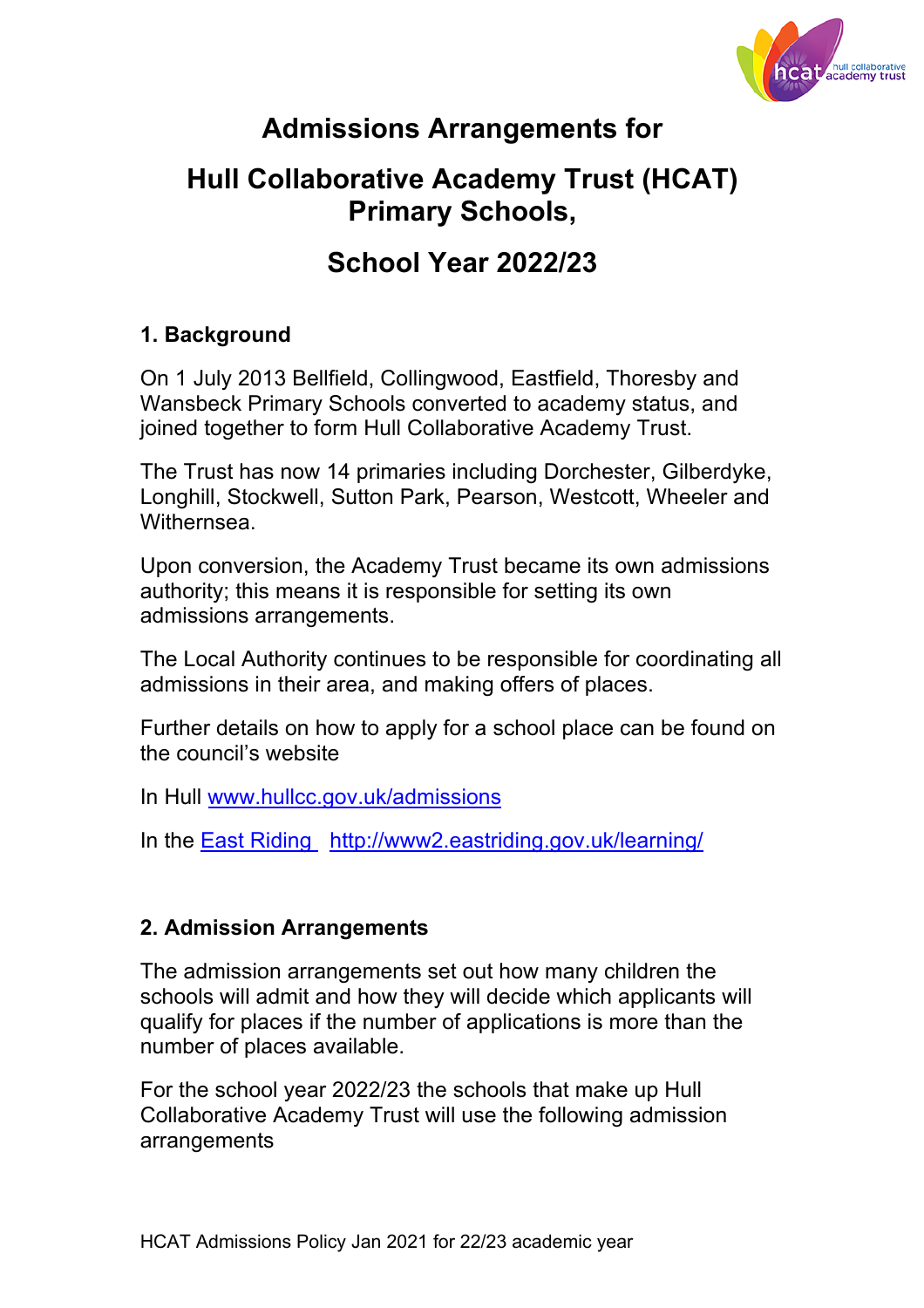

Applications for pupils having statements of special educational needs, (EHC plan) will be dealt with in accordance with the Code of Practice on Special Educational Needs.

Where a school is named in a child's statement following consultation with the Head and Governors, the governing body are required to admit the pupil.

If there are less applications than places available, all applicants will be allocated a place.

Applications by parents of children who wish to defer their child's admission until the following year will be assessed on a case by case basis by each school.

After the allocation of statemented/EHC Plan pupils, where the number of applications is greater than the remaining places the following criteria will be applied in the order set out below:

- **1. Children in public care at the time when preferences are expressed and who are still in public care at the time of their admission to school, and those who have been previously looked after** *(see note (i))*
- **2. Having a brother or sister who will be attending the school at the expected time of admission and resident in the catchment area of the school.** *(see notes (ii) and (iii))*
- *3.* **Having a brother or sister who will be attending the school at the expected time of admission but not a resident in the catchment area of the school.** *(see note (ii))*
- **4. Having attended a HCAT Primary School nursery (Foundation One) for at least the three terms prior to admission into the reception class (Foundation Two).**
- *5.* **A resident in the catchment area of the school, but not having a brother or sister who will be attending the school at the expected time of admission and** *(see note ii)*
- *6.* **A child whose parent is a member of staff at the Trust. (***see note v)*
- **7. Geographical, with priority being given to those living nearest to the school.** *(see note (iv))*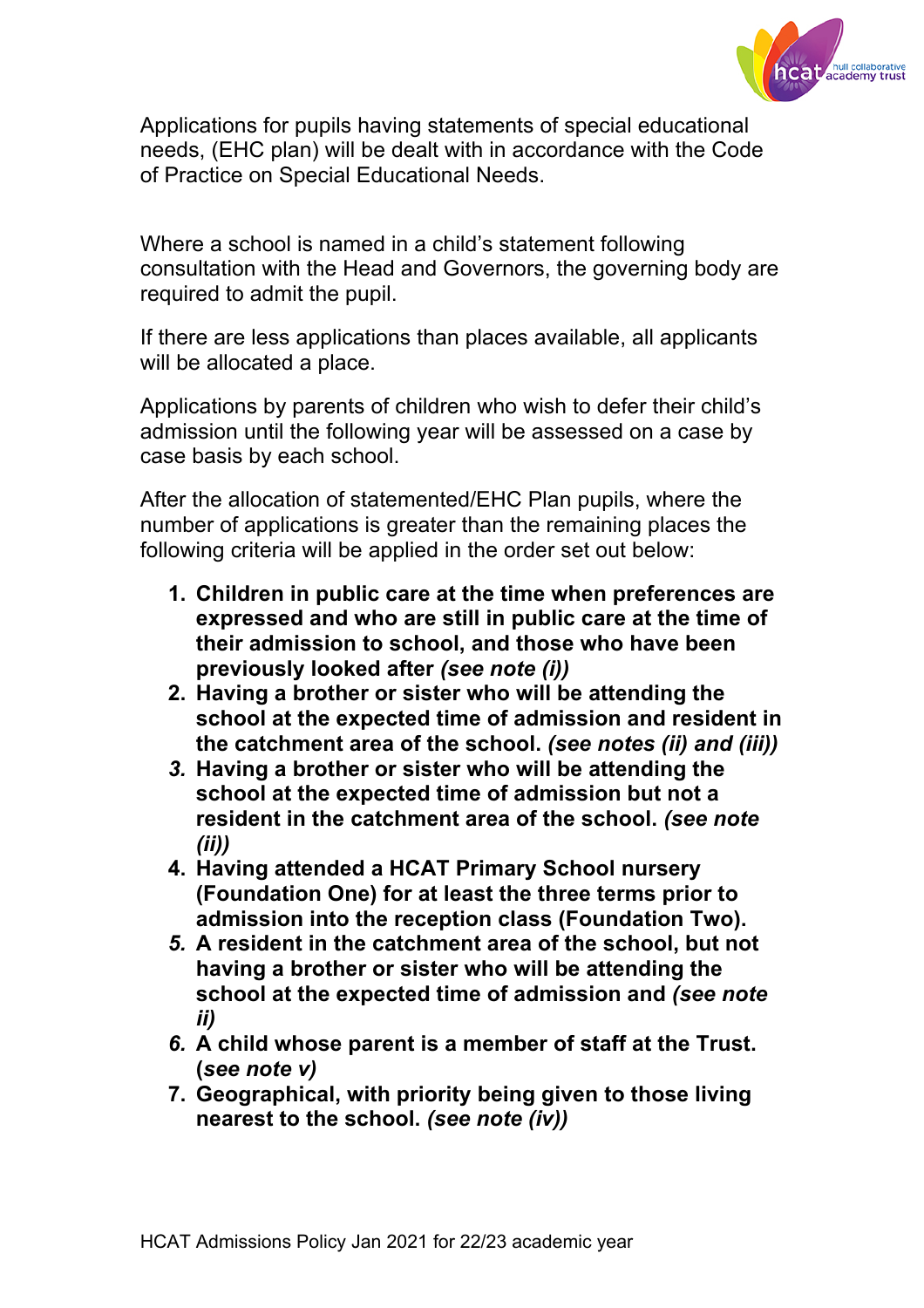

**Criteria 7 will be used as a tie-breaker for other criteria if, after the allocation of statemented/EHC Plan and looked after children the school is full, from within any of the other admission criteria.** 

### **Notes**

(i) The highest priority must be given to looked after children  $<sup>1</sup>$  and</sup> children who were looked after, but ceased to be so because they were adopted  $2$  (or became subject to a residence order $3$  or special guardianship order <sup>4</sup>). Further references to previously looked after children in the Code means children who were adopted (or subject to residence orders or special guardianship orders) immediately following having been looked after.

- 1. A 'looked after child' is a child who is (a) in the care of a local authority, or (b) being provided with accommodation by a local authority in the exercise of their social services function (see the definition in section 22(1) of the Children Act 1989)
- 2. Under the terms of the Adoption and Children Act 2002. See section 46 (adoption orders)
- 3. Under the terms of the Children Act 1989. See section 8 which defines a 'residence order' as an order settling the arrangements to be made as to the person with whom the child is to live
- 4. See section 14A of the Children Act 1989 which defines a 'special guardianship order' as an order.
- 5. This includes children who have been in state care outside England and have been adopted. State Care includes those looked after by a public authority, a religious organisation or another provider of care whose sole purpose is to benefit society. The care may have been provided in orphanages or other settings.

(ii) Brothers and sisters include children with the same natural parents living at the same address children with the same natural parents living at different addresses (e.g. due to separation of natural parents) half- brothers/sisters living at the same address step – brothers/sisters living at the same address - children living as part of the same family unit with their parents/guardians at the same address.

(iii) Residence is defined as the normal family address where the child resides. The qualification date is the closing date for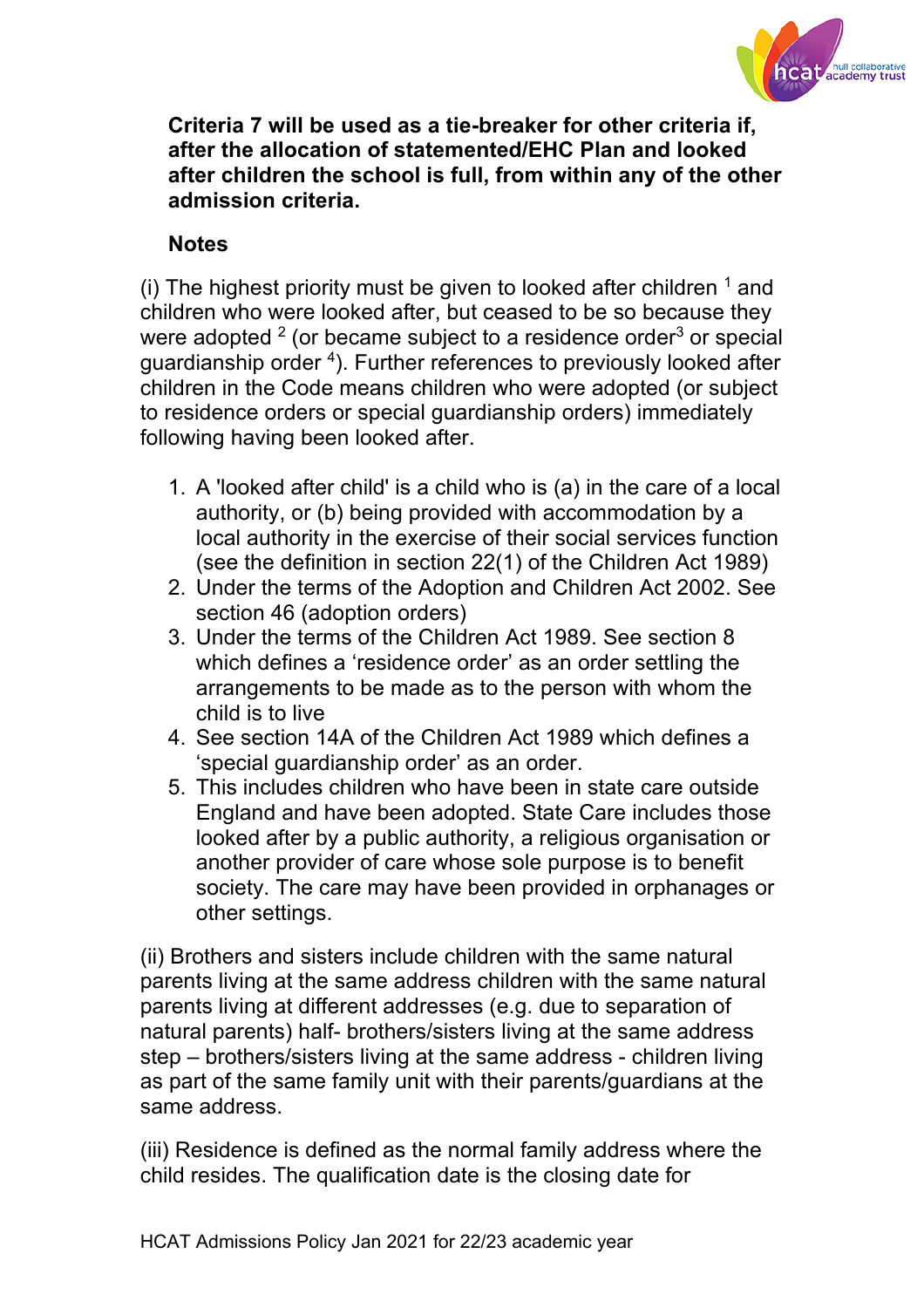

applications under the coordinated admissions scheme. (Where families change normal address after the closing date but before the allocation process has finished this can be considered under the review procedure). See catchment area map for community schools.

Where parents live at separate addresses and have joint custody, the address used will be the one where the child spends the main part of the school week (i.e. Sunday night to Thursday night inclusive). Childcare arrangements involving relatives' addresses do not qualify as normal family addresses for this purpose unless there is a court Residence Order in place.

(iv) The measurement of distance is the shortest available safe route for pedestrians along footpaths, using footpaths alongside roads marked on the current street map of the City. Front entrance of home property (residence) to main entrance of school site is used.

Crown servants Paragraph 2.18 of the School Admissions Code requires that for families of UK service personnel with a confirmed posting to their area or Crown servants returning from overseas to live in that area, admission authorities must allocate a school place in advance of their move, provided their application is accompanied by an official letter declaring a relocation date and unit address or quartering address

(v) Where the member of staff has been employed at the Trust for two or more years at the time at which the application for admission to the school is made, **or** the member of staff is recruited to fill a vacant post for which there is a demonstrable skill shortage